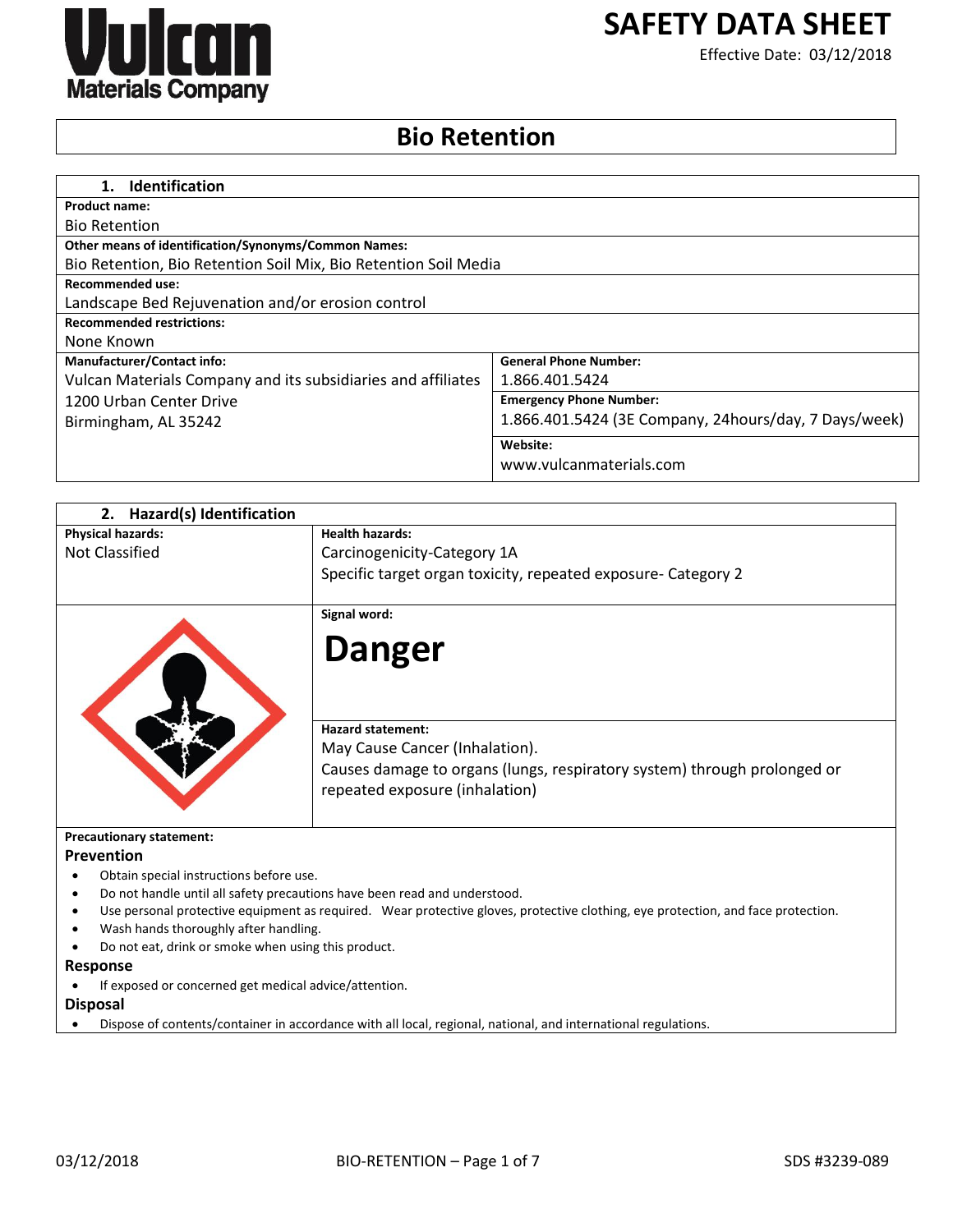#### **Supplemental information:**

Respirable Crystalline Silica (RCS) may cause cancer. Bio-Retention is a naturally occurring mineral complex that contains varying quantities of quartz (crystalline silica). Bio-Retention may be subjected to various natural or mechanical forces that produce small particles (dust) which may contain respirable crystalline silica (particles less than 10 micrometers in aerodynamic diameter). Repeated inhalation of respirable crystalline silica (quartz) may cause lung cancer according to IARC, NTP; ACGIH states that it is a suspected cause of cancer. Other forms of RCS (e.g., tridymite and cristobalite) may also be present or formed under certain industrial processes.

# **3. Composition/information on ingredients**

| <b>Chemical name</b>        | -<br><b>CAS number</b> | %  |
|-----------------------------|------------------------|----|
|                             |                        |    |
| Granite                     | None                   | 90 |
| Quartz (crystalline silica) | 14808-60-7             |    |
| Hardwood mulch              | None                   | 10 |

# **4. First-aid measures**

**Inhalation:**

Remove to fresh air. Dust in throat and nasal passages should clear spontaneously. Contact a physician if irritation persists or if breathing is difficult.

**Eyes:**

Immediately flush eye(s) with plenty of clean water for at least 15 minutes, while holding the eyelid(s) open. Occasionally lift the eyelid(s) to ensure thorough rinsing. Beyond flushing, do not attempt to remove material from

eye(s). Contact a physician if irritation persists or later develops.

**Skin:**

Wash affected areas thoroughly with mild soap and fresh water. Contact a physician if irritation persists.

**Ingestion:**

If person is conscious do not induce vomiting. Give large quantity of water and get medical attention. Never attempt to make an unconscious person drink.

**Most important symptoms/effects, acute and delayed:**

Dust may irritate the eyes, skin, and respiratory tract. Breathing silica-containing dust for prolonged periods in the workplace can cause lung damage and a lung disease called silicosis. Symptoms of silicosis may include (but are not limited to) shortness of breath, difficulty breathing with or without exertion; coughing; diminished work capacity; diminished chest expansion; reduction of lung volume; right heart enlargement and/or failure.

**Indication of immediate medical attention and special treatment needed:**

Not all individuals with silicosis will exhibit symptoms of the disease. However, silicosis can be progressive, and symptoms can appear at any time, even years after exposures have ceased. Persons with silicosis have an increased risk of pulmonary tuberculosis infection.

**For emergencies contact 3E Company at 1.866.401.5424 (24 hours/day, 7 days/week).**

# **5. Fire-fighting measures**

**Suitable extinguishing media:**

This product is not flammable. Use fire-extinguishing media appropriate for surrounding materials.

**Unsuitable extinguishing media:**

None known.

**Specific hazards arising from the chemical:**

Contact with powerful oxidizing agents may cause fire and/or explosions (see section 10 of SDS).

**Special protective equipment and precautions for firefighters:**

Use protective equipment appropriate for surrounding materials.

**Fire-fighting equipment/instructions:**

No unusual fire or explosion hazards noted. Not a combustible dust.

**Specific methods:**

The presence of this material in a fire does not hinder the use of any standard extinguishing medium. Use extinguishing medium for surrounding fire.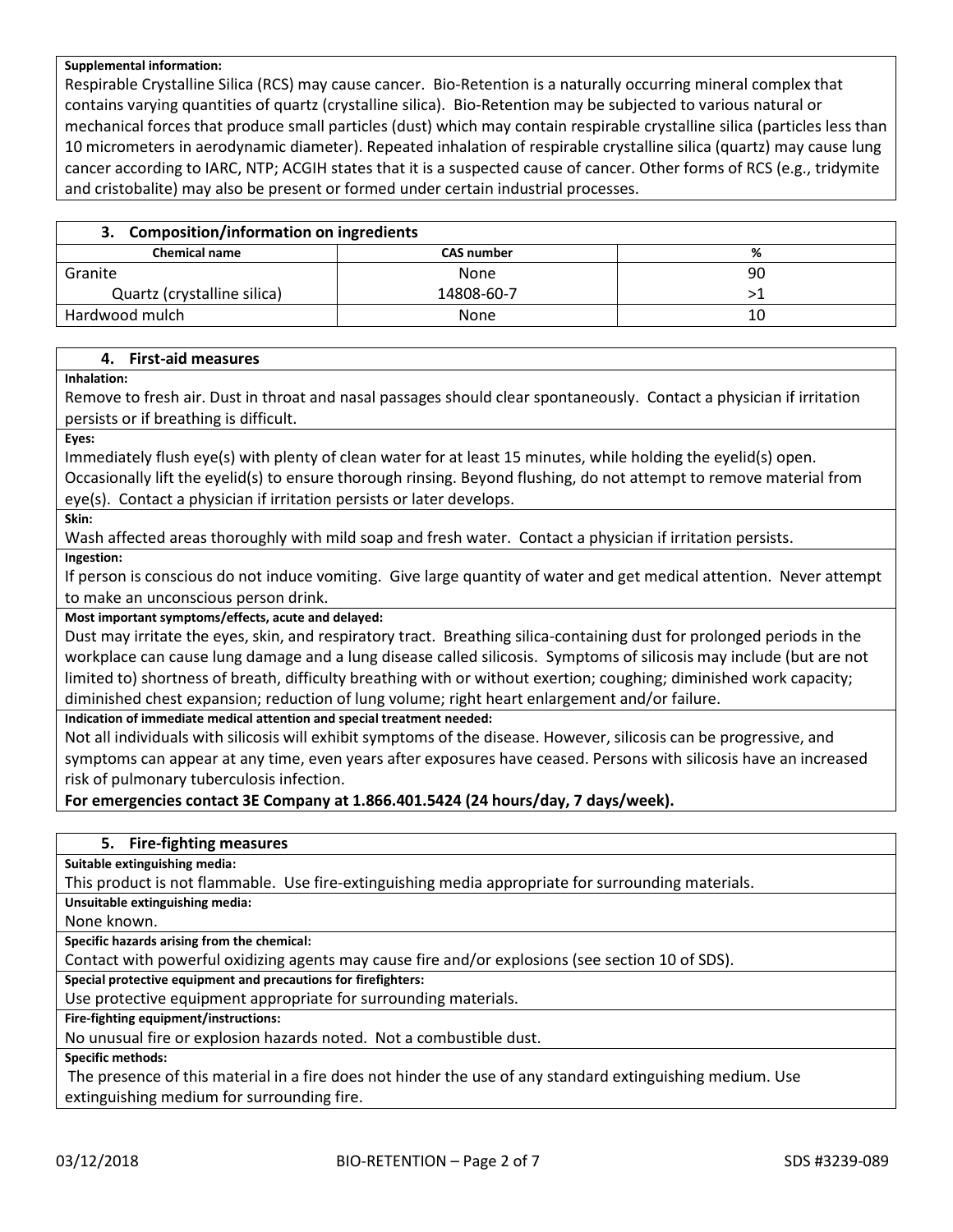# **6. Accidental release measures**

**Personal precautions, protective equipment and emergency procedures:**

Persons involved in cleanup processes should first observe precautions (as appropriate) identified in Section 8 of this SDS. **For emergencies, contact 3E Company at 1-866-401-5424 (24 hours/day, 7 days/week)**.

# **Environmental precautions:**

Prevent from entering into sewers or drainage systems where it can harden and clog flow.

# **Methods and materials for containment and cleaning up:**

Spilled material, where dust is generated, may overexpose cleanup personnel to respirable crystalline silica-containing dust. Do not dry sweep or use compressed air for clean-up. Wetting of spilled material and/or use of respiratory protective equipment may be necessary.

# **7. Handling and storage**

**Precautions for safe handling:**

Respirable crystalline silica-containing dust may be generated during processing, handling, and storage. Use personal protection and controls identified in Section 8 of this SDS as appropriate.

**Conditions for safe storage, including any incompatibilities:**

Do not store near food, beverages, or smoking materials.

# **8. Exposure controls/personal protection**

#### **Legend:**

NE = Not Established; PEL = Permissible Exposure Limit; TLV = Threshold Limit Value; REL = Recommended Exposure Limit; OSHA = Occupational Safety and Health Administration; MSHA = Mine Safety and Health Administration; NIOSH = National Institute for Occupational Safety and Health; ACGIH = American Conference of Governmental Industrial Hygienists

|                                        | <b>OSHA/MSHA</b>                                                                           | <b>ACGIH</b>                              | <b>NIOSH</b>              |
|----------------------------------------|--------------------------------------------------------------------------------------------|-------------------------------------------|---------------------------|
| Component                              | <b>PEL</b>                                                                                 | TLV                                       | <b>REL</b>                |
| Particulates not otherwise classified  | 15 mg/m <sup>3</sup> (total dust)                                                          | 10 mg/m <sup>3</sup> (inhalable fraction) | <b>NE</b>                 |
|                                        | 5 mg/m <sup>3</sup> (respirable fraction)                                                  | $3 \text{ mg/m}^3$ (respirable fraction)  |                           |
| Respirable dust containing silica      | 10 mg/m <sup>3</sup> ÷ (% silica + 2)                                                      | Use Respirable Silica TLV                 | Use Respirable Silica REL |
| Total dust containing silica           | OSHA: 30 mg/m <sup>3</sup> ÷ (% silica + 2)<br>MSHA: 30 mg/m <sup>3</sup> ÷ (% silica + 3) | <b>NE</b>                                 | <b>NE</b>                 |
| Respirable Crystalline Silica (quartz) | NE - Use respirable dust PEL                                                               | 0.025 mg/m <sup>3</sup>                   | 0.05 mg/m <sup>3</sup>    |
| Respirable Tridymite and Cristobalite  | 1/2 of OSHA and MSHA                                                                       | 0.025 mg/m <sup>3</sup>                   | 0.05 mg/m <sup>3</sup>    |
| (other forms of crystalline silica)    | respirable dust PEL                                                                        |                                           |                           |

# **Exposure Guidelines:**

Respirable dust and quartz levels should be monitored regularly to determine worker exposure levels. Exposure levels in excess of allowable exposure limits should be reduced by all feasible engineering controls, including (but not limited to) wet suppression, ventilation, process enclosure, and enclosed employee workstations.

# **Engineering Controls:**

Activities that generate dust require the use of general ventilation, local exhaust and/or wet suppression methods to maintain exposures below allowable exposure limits.

# **Eye Protection:**

Safety glasses with side shields should be worn as minimum protection. Dust goggles should be worn when excessively (visible) dusty conditions are present or are anticipated.

# **Skin Protection (Protective Gloves/Clothing):**

Use gloves to provide hand protection from abrasion. In dusty conditions, use long sleeve shirts. Wash work clothes after each use.

# **Respiratory Protection:**

All respirators must be NIOSH-approved for the exposure levels present. (See NIOSH Respirator Selection Guide). The need for respiratory protection should be evaluated by a qualified safety and health professional. Activities that generate dust require the use of an appropriate dust respirator where dust levels exceed or are likely to exceed allowable exposure limits. For respirable silica levels that exceed or are likely to exceed an 8 hr Time Weighted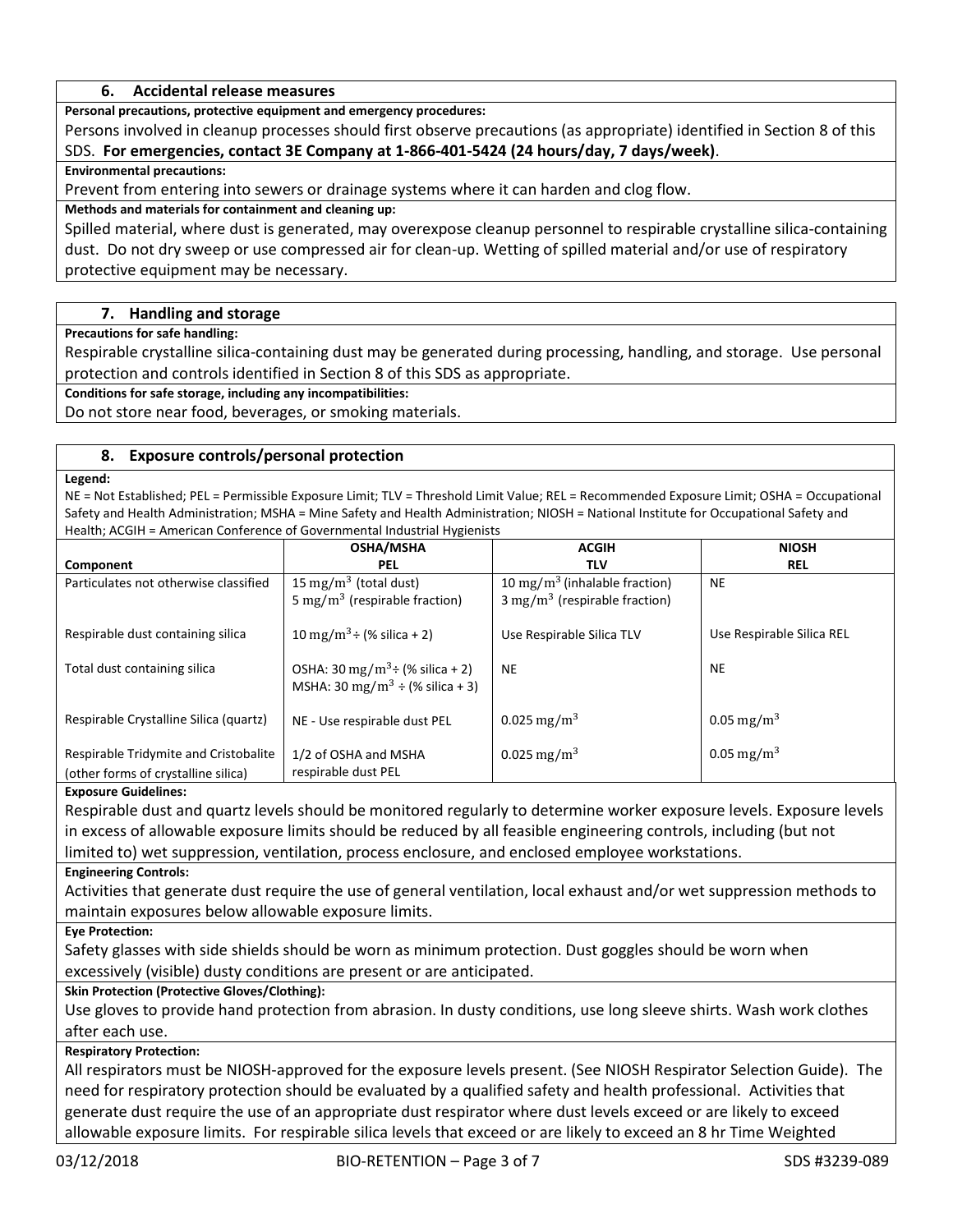Average (TWA) of 0.5 mg/m<sup>3</sup>, a high efficiency particulate filter respirator must be worn at a minimum; however, if respirable silica levels exceed or are likely to exceed an 8 hr TWA of 5.0 mg/m<sup>3</sup> a positive pressure, full face respirator or equivalent is required. Respirator use must comply with applicable MSHA (42 CFR 84) or OSHA (29 CFR 1910.134 ) standards, which include provisions for a user training program, respirator inspection, repair and cleaning, respirator fit testing, medical surveillance and other requirements.

# **9. Physical and chemical properties**

#### **Appearance:**

Angular particles with traces of wood and other organic matter, light salt-and-pepper colored, with sand like particle size.

| Odor:                                   | PH:                                      | <b>Decomposition temperature:</b>     |
|-----------------------------------------|------------------------------------------|---------------------------------------|
| No odor.                                | Not applicable                           | Not applicable                        |
| Melting point/freezing point:           | Initial boiling point and boiling range: | Flash point:                          |
| Not applicable                          | Not applicable                           | Non-combustible                       |
| <b>Evaporation rate:</b>                | Flammability:                            | Upper/lower flammability or explosive |
| Not applicable                          | Not applicable                           | limits:                               |
|                                         |                                          | Not applicable                        |
| Vapor pressure:                         | <b>Relative density:</b>                 | Solubility:                           |
| Not applicable                          | Not applicable                           | 0                                     |
| Partition coefficient: n-octanol/water. | <b>Autoignition temperature:</b>         | Specific Gravity ( $H2O = 1$ ):       |
| Not applicable                          | Not applicable                           | $2.6 - 2.81$                          |

#### **10. Stability and reactivity**

**Reactivity:**

Not reactive under normal use.

**Chemical stability:**

Stable under normal temperatures and pressures.

**Possibility of hazardous reactions:**

None under normal use.

**Conditions to avoid (e.g., static discharge, shock or vibration):**

Contact with incompatible materials should be avoided (see below). See Sections 5 and 7 for additional information. **Incompatible materials:**

Silica ignites on contact with fluorine and is incompatible with acids, aluminum, ammonium salts and magnesium. Silica reacts violently with powerful oxidizing agents such as fluorine, boron trifluoride, chlorine trifluoride, manganese trifluoride, and oxygen difluoride yielding possible fire and/or explosions. Silica dissolves readily in hydrofluoric acid producing a corrosive gas – silicon tetrafluoride.

**Hazardous decomposition products:**

Silica-containing respirable dust particles may be generated. When heated, quartz is slowly transformed into tridymite (above 860°C/1580°F) and cristobalite (above 1470°C/2678°F). Both tridymite and cristobalite are other forms of crystalline silica.

# **11. Toxicological information**

**Primary Routes of Exposure:**

Inhalation and contact with the eyes and skin.

# **Symptoms related to the physical, chemical, toxicological characteristics**

**Inhalation:**

Dusts may irritate the nose, throat and respiratory tract by mechanical abrasion. Coughing sneezing and shortness of breath may occur.

Symptoms of silicosis caused by chronic exposure to dust may include (but are not limited to) shortness of breath, difficulty breathing with or without exertion; coughing; diminished work capacity; diminished chest expansion; reduction of lung volume; right heart enlargement and/or failure. Persons with silicosis have an increased risk of pulmonary tuberculosis infection.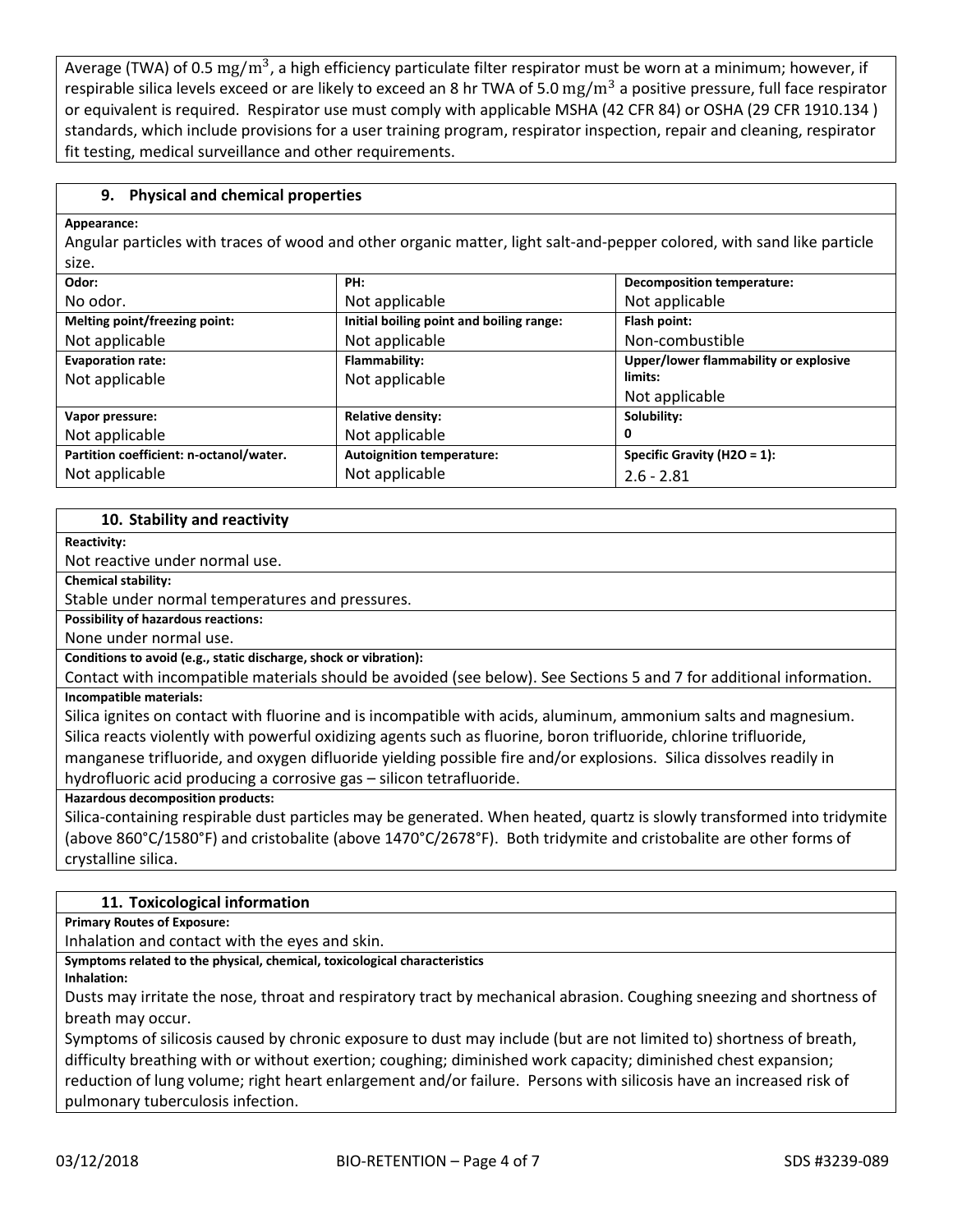#### **Eye Contact:**

Dust particles can scratch the eye causing tearing, redness, a stinging or burning feeling, or swelling of the eyes with blurred vision.

# **Skin Contact:**

Dust particles can scratch and irritate the skin with redness, an itching or burning feeling, swelling of the skin, and/or rash.

#### **Ingestion:**

Expected to be practically non-toxic. Ingestion of large amounts may cause gastrointestinal irritation including nausea, vomiting, diarrhea, and blockage.

# **Medical Conditions Aggravated by Exposure:**

Irritated or broken skin increases chance of contact dermatitis. Pre-existing medical conditions that may be aggravated by exposure include disorders of the eye, skin and lung (including asthma and other breathing disorders). Smoking tobacco will impair the ability of the lungs to clear themselves of dust.

**Delayed and immediate effects and also chronic effects from short- and long-term exposure:**

Prolonged overexposure to respirable dusts in excess of allowable exposure limits can cause inflammation of the lungs leading to possible fibrotic changes, a medical condition known as pneumoconiosis.

Prolonged and repeated inhalation of respirable crystalline silica-containing dust in excess of allowable exposure limits may cause a chronic form of silicosis, an incurable lung disease that may result in permanent lung damage or death. Chronic silicosis generally occurs after 10 years or more of overexposure; a more accelerated type of silicosis may occur between 5 and 10 years of higher levels of exposure. In early stages of silicosis, not all individuals will exhibit symptoms (signs) of the disease. However, silicosis can be progressive, and symptoms can appear at any time, even years after exposure has ceased.

Repeated overexposures to very high levels of respirable crystalline silica for periods as short as six months may cause acute silicosis. Acute silicosis is a rapidly progressive, incurable lung disease that is typically fatal. Symptoms include (but are not limited to): shortness of breath, cough, fever, weight loss, and chest pain.

Respirable dust containing newly broken silica particles has been shown to be more hazardous to animals in laboratory tests than respirable dust containing older silica particles of similar size. Respirable silica particles which had aged for sixty days or more showed less lung injury in animals than equal exposures of respirable dust containing newly broken particles of silica.

There are reports in the literature suggesting that excessive crystalline silica exposure may be associated with autoimmune disorders and other adverse health effects involving the kidney. In particular, the incidence of scleroderma (thickening of the skin caused by swelling and thickening of fibrous tissue) appears to be higher in silicotic individuals. To date, the evidence does not conclusively determine a causal relationship between silica exposure and these adverse health effects.

# **Carcinogenicity:**

Epidemiology studies on the association between crystalline silica exposure and lung cancer have had both positive and negative results. There is some speculation that the source and type of crystalline silica may play a role. Studies of persons with silicosis indicate an increased risk of developing lung cancer, a risk that increases with the level and duration of exposure. It is not clear whether lung cancer develops in non-silicotic patients. Several studies of silicotics do not account for lung cancer confounders, especially smoking, which have been shown to increase the risk of developing lung disorders, including emphysema and lung cancer.

In October 1996, an IARC Working Group designated respirable crystalline silica as carcinogenic (Group 1). In 2012, an IARC Working Group re-affirmed that inhalation of crystalline silica was a known human carcinogen. The NTP's Report on Carcinogens, 9th edition, lists respirable crystalline silica as a "known human carcinogen." In the year 2000, the American Conference of Governmental Industrial Hygienists (ACGIH) listed respirable crystalline silica (quartz) as a suspected human carcinogen (A-2). These classifications are based on sufficient evidence of carcinogenicity in certain experimental animals and on selected epidemiological studies of workers exposed to crystalline silica.

**Additional information on toxicological-effects: Acute toxicity:** Not classified

**Skin corrosion/irritation:** Not classified

**Serious eye damage/eye irritation:** Not classified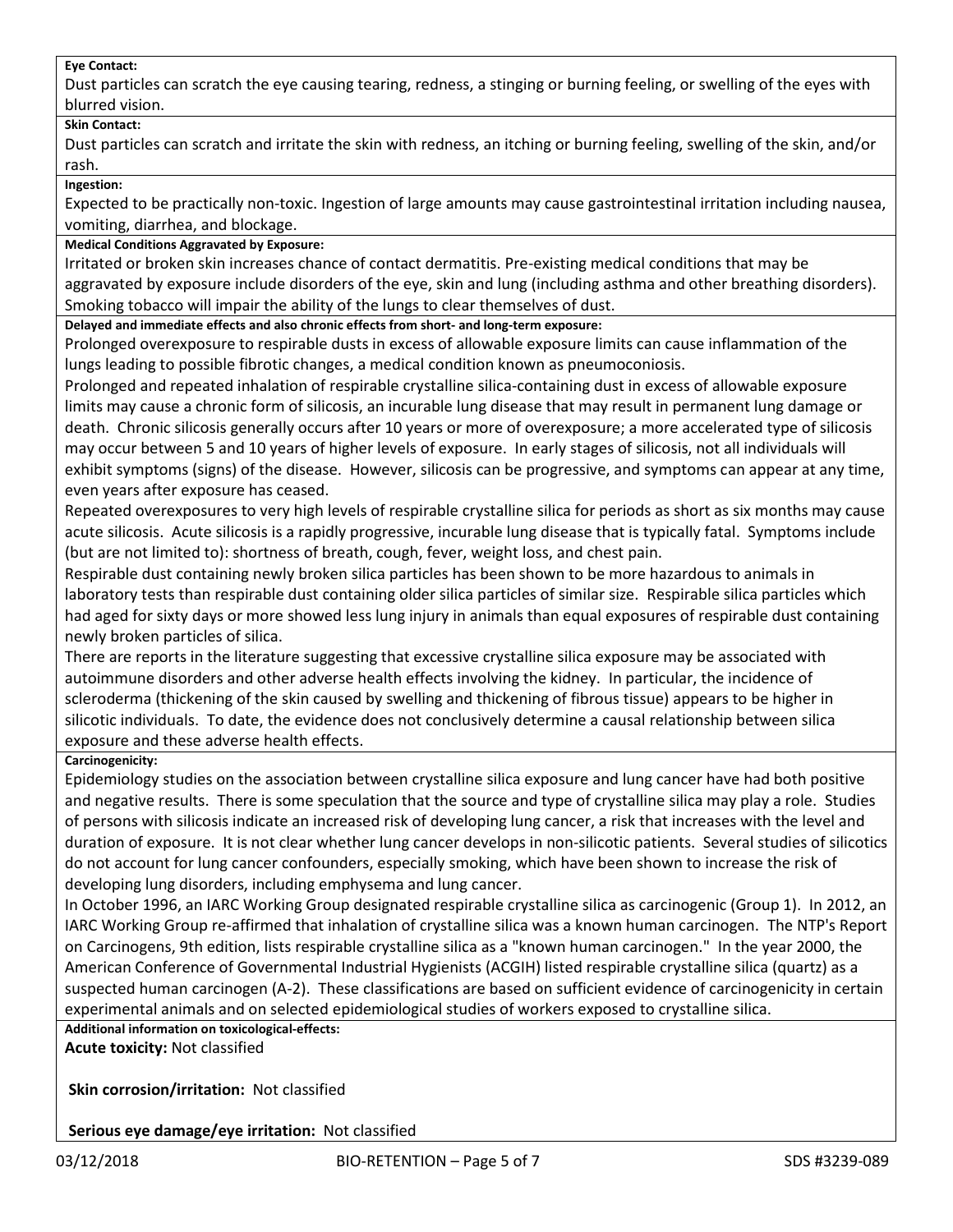**Respiratory sensitization:** Not classified.

**Skin sensitization:** Not classified.

**Germ cell Mutagenicity:** Not classified

**Carcinogenicity:** May cause cancer (Inhalation).

**Reproductive toxicity:** Not classified

**Specific target organ toxicity - single exposure:** Not classified

**Specific target organ- toxicity – repeated exposure:** Causes damage to organs (lungs, respiratory system) through prolonged or repeated exposure (inhalation)

**Aspiration toxicity:** Not classified (not applicable- solid material)

| 12. Ecological information                              |
|---------------------------------------------------------|
| Ecotoxicity (aquatic and terrestrial, where available): |
| Not determined                                          |
| Persistence and degradability:                          |
| Not determined                                          |
| Bioaccumulative potential.                              |
| Not determined                                          |
| Mobility in soil.                                       |
| Not determined                                          |
| Other adverse effects.                                  |
| Not determined                                          |

# **13. Disposal considerations**

#### **Safe handling and disposal of waste:**

Place contaminated materials in appropriate containers and dispose of in a manner consistent with applicable federal, state, and local regulations. Prevent from entering drainage, sewer systems, and unintended bodies of water. It is the responsibility of the user to determine, at the time of disposal, whether product meets criteria for hazardous waste. Product uses, transformations, mixture and processes, may render the resulting material hazardous.

| 14. Transport information       |
|---------------------------------|
| <b>UN Number:</b>               |
| Not regulated.                  |
| <b>UN Proper shipping name:</b> |
| Not regulated.                  |
| <b>Transport Hazard class:</b>  |
| Not applicable.                 |
| Packing group, if applicable:   |
| Not applicable.                 |
| Marine pollutant (Yes/No):      |
| Not applicable.                 |